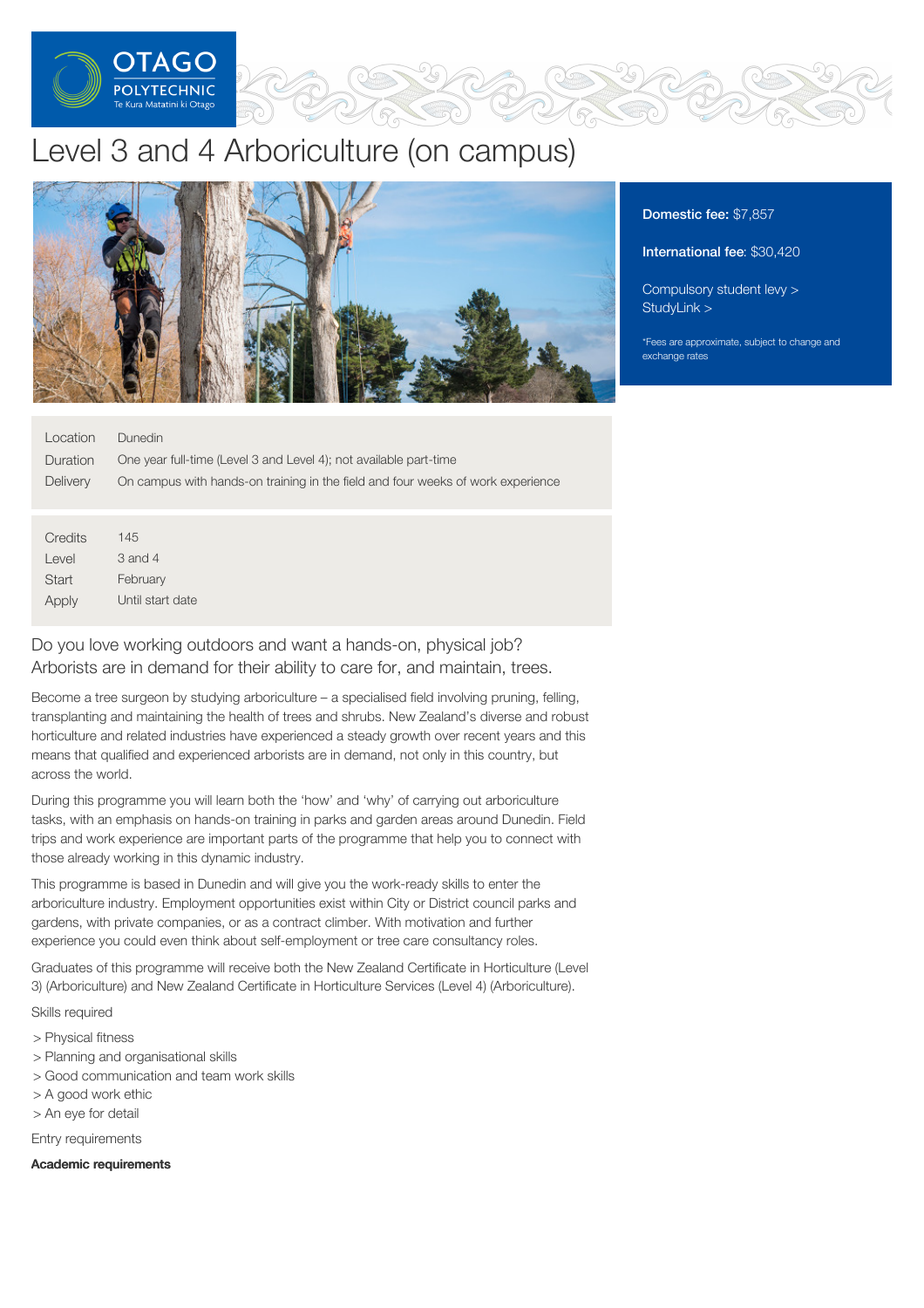> NCEA Level 1 OR equivalent.

> Applicants must have the physical and cognitive ability required for tree climbing and working at heights. A medical certificate may be requested to support an individual's eligibility to enrol in the programme.

English Language requirements

- > If English is not your first language, you must provide:
	- > New Zealand University Entrance OR
	- > Overall Academic IELTS 5.5 with no individual band score lower than 5.0 (achieved inone test completed in the last two years), OR
	- > Acceptable alternative evidence of the required IELTS (see here for NZQA proficiency table and here for list of recognised proficiency tests).

If you need to improve your English Language skills, we offer a wide range of English programmes.

## Special entry

> In exceptional circumstances, any applicant who does not meet the academic entry requirements may be granted entry to the programme where they supply evidence of their ability to succeed in the programme to the Learning Leader of the Programme.

#### Other requirements

- > If accepted, you must comply with the current Drug and Alcohol Policy for the Arboriculture Programme.
- > All students will complete the National Adult Literacy and Numeracy Assessment tool on commencement and on completion of their programme.

Selection procedure

> Applications that meet the entry requirements are processed on a first come-first served basis until the programme has reached capacity.

| You will study                                                                                                                                                                                                                                     |         |
|----------------------------------------------------------------------------------------------------------------------------------------------------------------------------------------------------------------------------------------------------|---------|
| Course                                                                                                                                                                                                                                             | Credits |
| Communication<br>Work as effective team members in the horticulture sector<br>> Cooperate and participate within a horticulture team                                                                                                               | 10      |
| > Communicate effectively using a range of techniques<br>> Listen and respond appropriately to team members and colleagues                                                                                                                         |         |
| Health and Safety Management<br>Identify and manage health and safety requirements in arboriculture<br>> Identify and manage risks in arboriculture                                                                                                | 15      |
| <b>Foundation Climbing Skills</b><br>Identify and use basic climbing equipment and techniques<br>> Identify equipment and its appropriate use in climbing<br>> Identify and use safe climbing techniques                                           | 15      |
| Tree Identification and Pruning<br>Identify trees and carry out pruning tasks<br>> Identify common trees used in arboritculture<br>> Describe the structure and growth responses of plants<br>> Apply basic pruning techniques to trees and shrubs | 10      |
| Ground Duties and Equipment<br>Carry out ground person tasks and maintain arboriculture equipment<br>> Use and maintain arboriculture machinery and tools<br>> Perform grounds person's duties in arboriculture situations                         | 10      |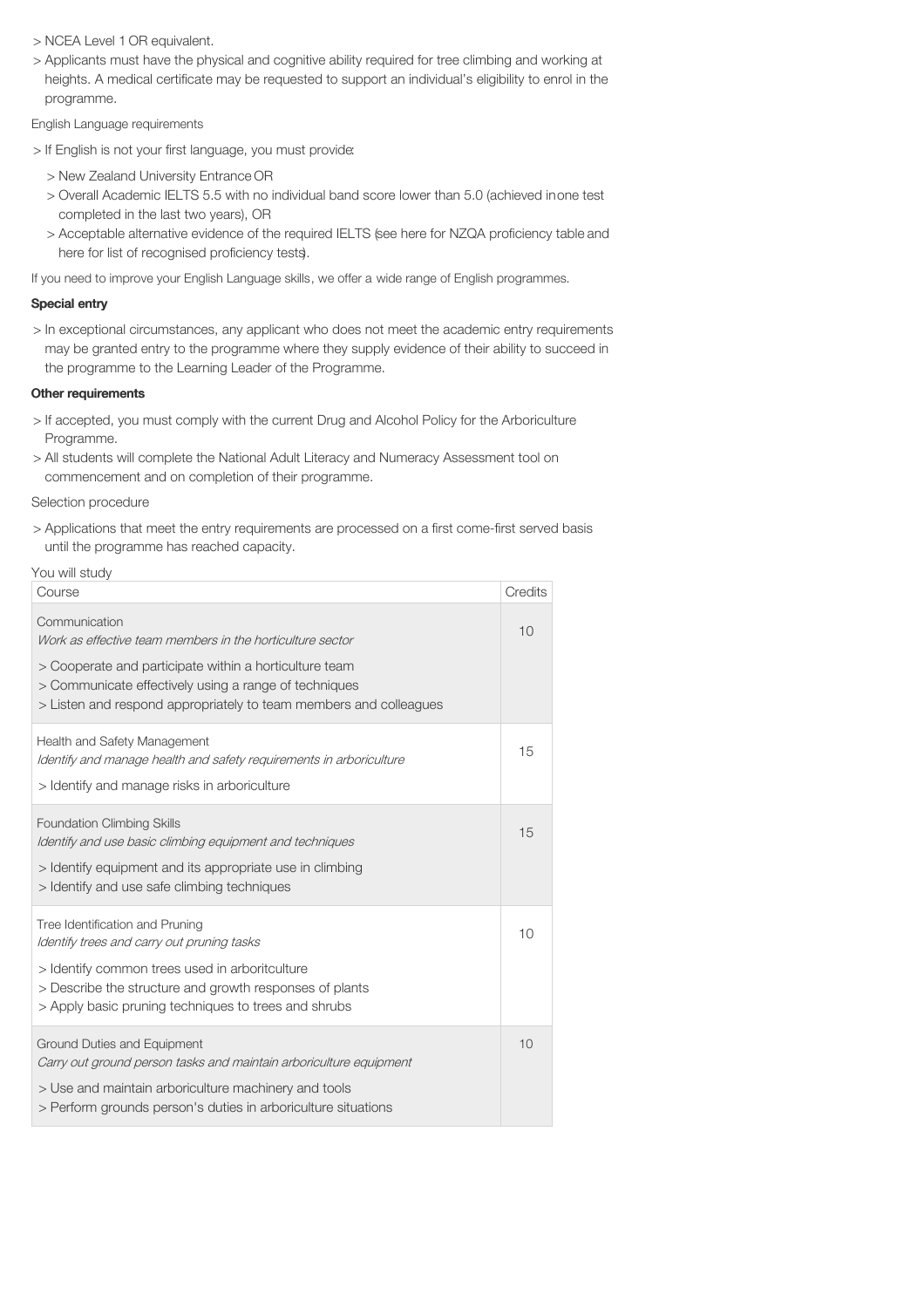| <b>Tree Planting</b><br>Plant and establish trees and shrubs<br>> Describe soil characteristics that influence plant growth<br>> Prepare, plant, and establish a range of trees and shrubs                                                           | 10 |
|------------------------------------------------------------------------------------------------------------------------------------------------------------------------------------------------------------------------------------------------------|----|
| Supervisory Skills in Arboriculture<br>Use interpersonal communication skills to achieve desired outcomes in arboriculture<br>> Instruct and supervise team members to achieve desired outcomes<br>> Give and receive feedback in a supervisory role | 10 |
| Tree Climbing Technique<br>Climb trees safely in arboriculture<br>> Climb trees using a range of approved techniques<br>> Carry out an aerial rescue in arboriculture situations                                                                     | 15 |
| Pruning techniques<br>Carry out pruning techniques in arboriculture situations<br>> Prune trees and shrubs using a range of techniques<br>> Use chainsaws to prune safely at height                                                                  | 10 |
| <b>Tree Health</b><br>Assess tree health in arboriculture situations<br>> Identify and describe pests, diseases and disorders<br>> Carry out a tree assessment in arboriculture situations                                                           | 10 |
| <b>Tree Felling</b><br>Fell trees safely from the ground<br>> Directionally fell trees in a controlled manner using a range of techniques<br>> Limb and process felled trees in arboriculture situations                                             | 15 |
| Sectional Felling<br>Sectionally fell trees in arboriculture situations<br>> Dismantle trees in a controlled manner without the use of rigging equipment<br>> Dismantle trees in a controlled manner using rigging techniques                        | 15 |

#### Your workload

Usual timetable hours are Monday-Wednesday, 8.30am – 4.30 pm; Thursday 9.00am - 3.00pm and no class on Friday's unless specified by your Lecturer

On average you will undertake three days a week of practical instruction and one day a week of theoretical teaching. In addition to this you will carry out your own self-directed study. It is expected that you will participate in four weeks of work experience during your programme.

#### Programme specific risks

There are a number of health and safety issues associated with the practical delivery of arboriculture training. You will be advised of the physical risks and requirements of the programme either in person or by telephone before you enrol. You will be advised of the need to purchase the listed clothing and equipment and the reasons for this.

Risks include injury to the body due to the physical nature of arboriculture work (manual labour, lifting, bending, falls from working at heights, eyesight) and from using sharp tools and equipment (secateurs, hand saws, chainsaws, spades) and larger machinery (chipper). There is a risk from poisonous plants, insect stings, the physical environment (excessive heat or cold, wet weather, working in isolation and machinery noise).